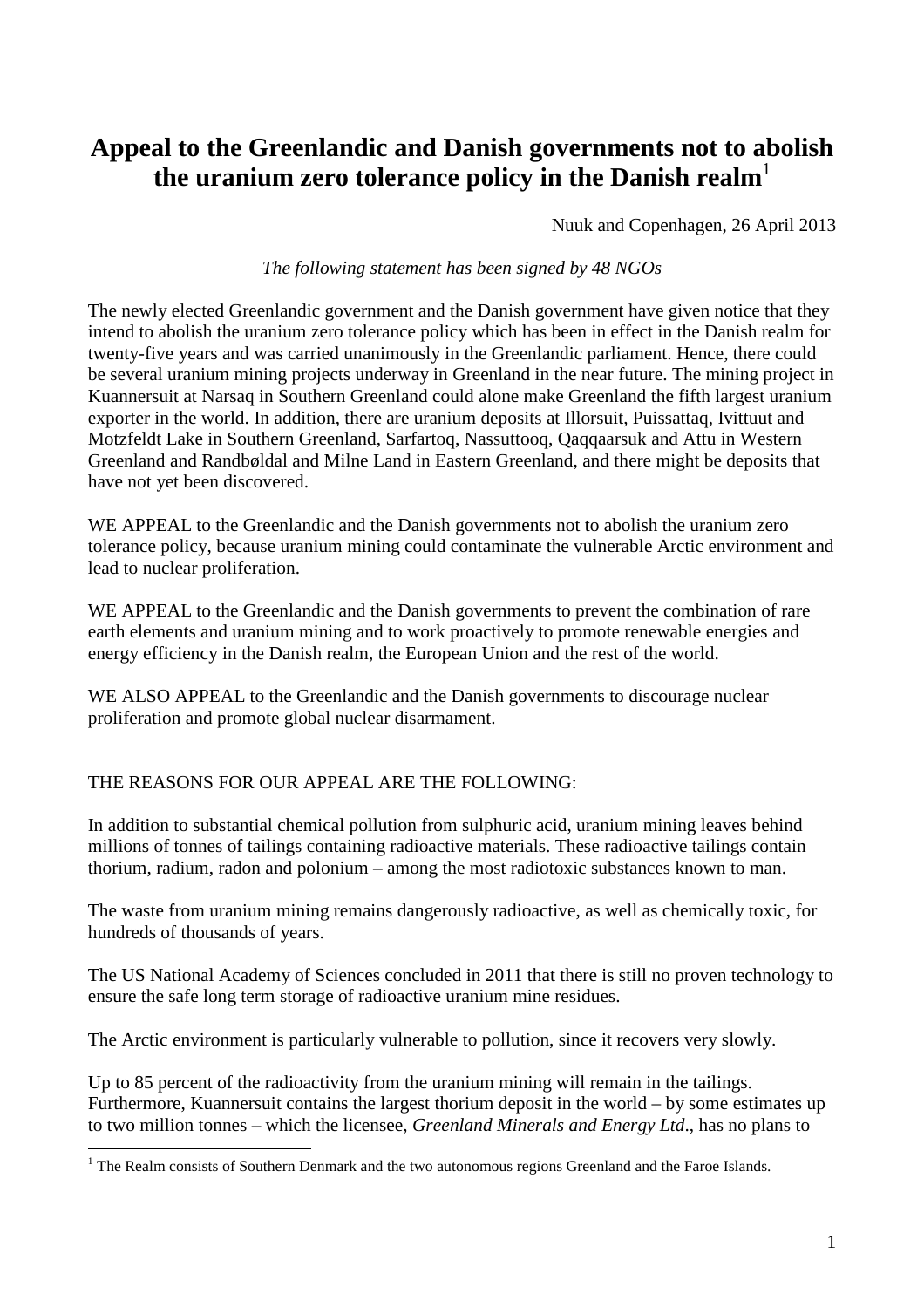extract. Much of the radioactivity from this thorium – nobody knows how much – could remain in the tailings.

The radioactive substances from the open uranium mine at Kuannersuit - which would be the second largest open pit uranium mine in the world - could be washed out from the tailings and absorbed in land vegetation and marine organisms.

The Greenlandic marine areas contain some of the planet's cleanest waters and make an important contribution to the reproduction capacity of the marine biodiversity and the ecosystems in the Northern part of the Atlantic Ocean. These areas will be threatened by a lift on the ban on uranium mining.

The radioactive compounds are accumulated in the food chains and could harm humans and animals by inflicting disease, genetic damage and mutations.

In the long term, the environmental impacts from uranium mining could constitute comprehensive radioactive contamination, which – because of the health risks – would make it dangerous to live in and make it necessary to ban fishing, hunting, agriculture and animal husbandry in significant parts of Southern Greenland.

The clean-up of residues from uranium mining e.g. in Germany of a scale, corresponding to the one projected at Kuannersuit, has so far cost the German tax payers more than seven billion euros and the total costs could be even higher. At the earliest, it is expected to be completed in 2020, after which the contaminated areas must be monitored closely and maintained for a very long time.

The private company, *Greenland Minerals and Energy Ltd*., which is licensed to mine at Kuannersuit, does not have sufficient economic resources to restore ecological damage from millions of tons of waste that remain radioactive for thousands of years.

Nor does Greenland have sufficient resources to restore ecological damage from uranium mining at Kuannersuit or elsewhere in Greenland.

The Danish government, the only stakeholder that possesses sufficient economic resources, has not yet given a guarantee to mitigate ecological damage from uranium mining at Kuannersuit. This is despite the fact that it will benefit financially from extraction – block grants from Denmark to Greenland will be reduced according to future income from company taxes and mining company royalties.

The long-term economic costs of radioactive pollution in Greenland could be so high that they by far exceed the short-term economic benefits of uranium mining.

In the short term, an improvement of Greenland's economy is not is dependent on an abolishment of the uranium zero tolerance policy. E.g. rare earth elements (REEs) can be mined southwest of Kangerlussuaq, in Nuup Kangerlua, at Killavaat Alannguat between Narsaq and Qaqortoq and near Narsarsuaq. The REEs-deposit at Killavaat Alannguat is described by the licensee, the Australian mining company *Tanbreez Mining Greenland*, as the probably largest deposit in the world. In addition, there are advanced exploration and mining projects in Greenland focusing on iron, lead, zinc, molybdenum, rubies, diamonds and platinum as well as on many other minerals.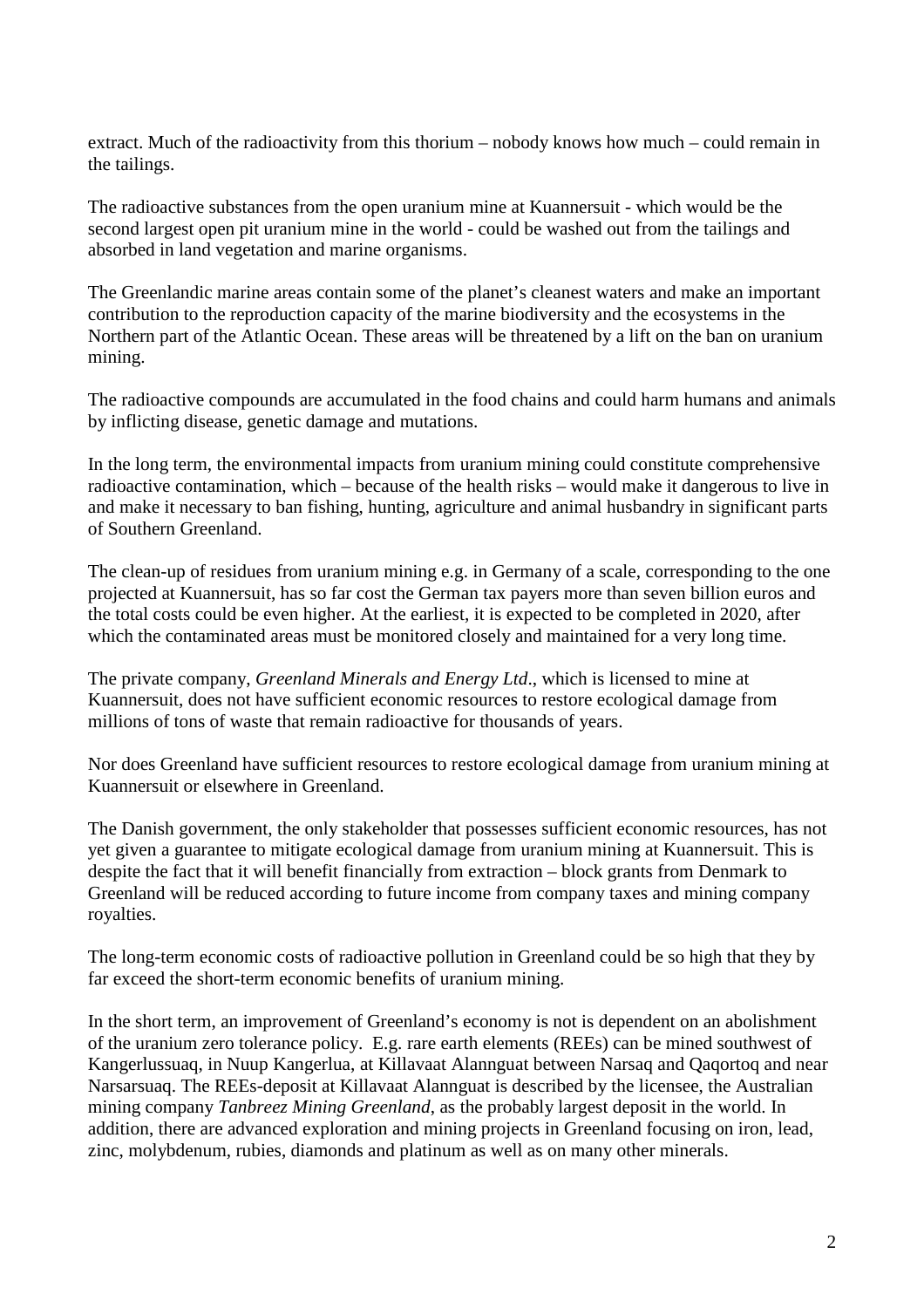The only civilian industry requiring large quantities of uranium is the nuclear industry, which neither Greenland nor Denmark have any incentive to support.

The only non-civilian technology requiring large quantities of uranium is nuclear armaments, which neither Greenland nor Denmark have any incentive to promote.

Plutonium – one of the many uranium fission byproducts, produced in all nuclear reactors – facilitates the construction of nuclear weapons and contributes to the proliferation of such weapons everywhere in the world, thereby constituting a permanent threat to millions of people.

 $\Lambda$ Grønlands natur<br>& miljøforening Pinngortitaq avatangiisillu



Palle Bridge



Christian Max

## **THE APPEAL HAS BEEN SIGNED BY THE FOLLOWING NGOs:**

atomstopp\_atomkraftfrei leben!, Austria (AUT) Australian Conservation Foundation (AUS) Avataq (GRL) Bellona (NOR) Centre for Environmental Justice/Friends of the Earth Sri Lanka (LNK) Climate & Energy Group, Beyond Copenhagen collective (BCPH), India (IND) COECOCEIBA- Friends of the Earth Costa Rica (CRI) Det Økologiske Råd / The Ecological Council (DNK) Ecodefense (RUS) ECOMUNIDADES, Red Ecologista Autónoma de la Cuenca de México (MEX) Focus on the Global South